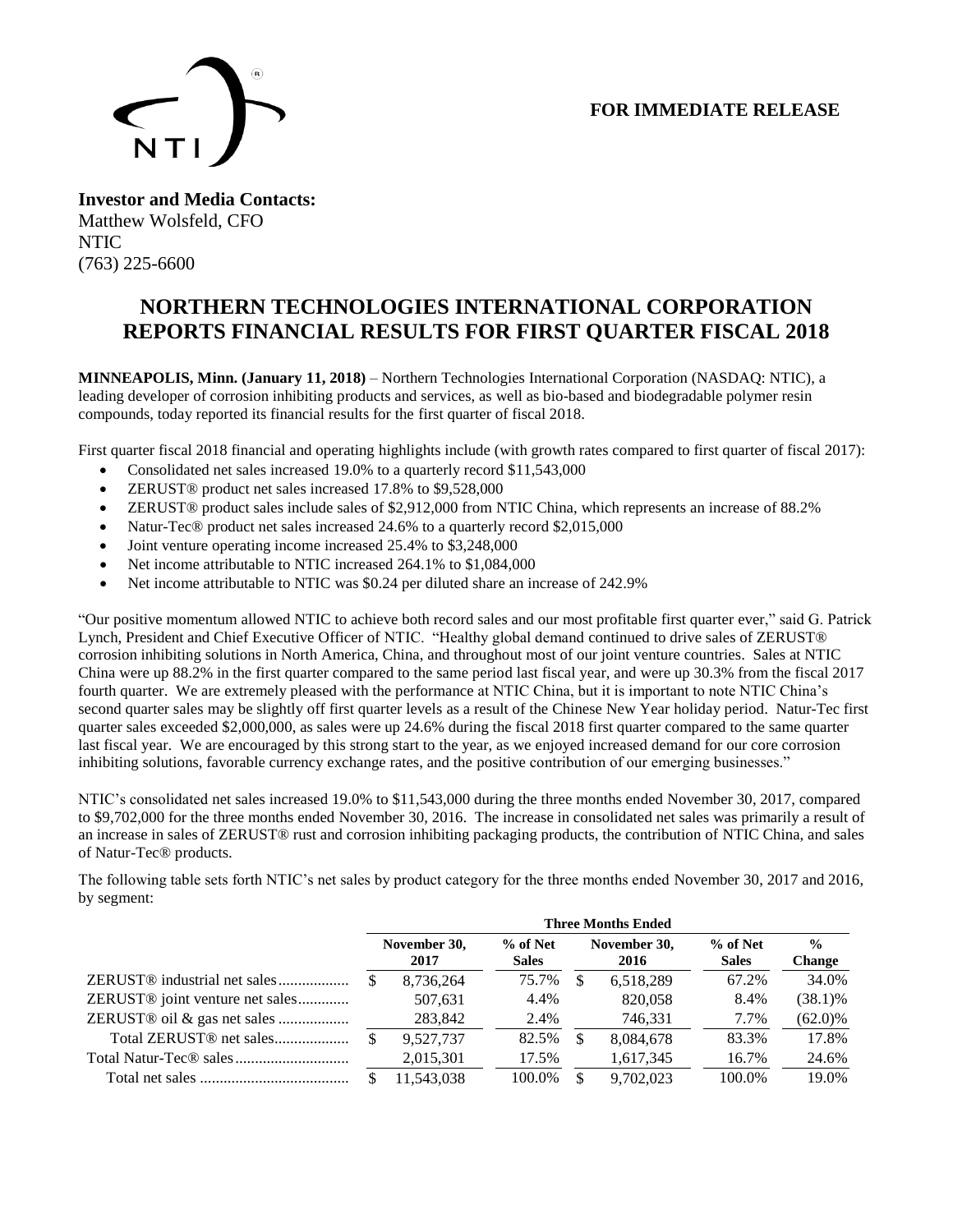NTIC's joint venture operating income increased 25.4% to \$3,248,000 during the three months ended November 30, 2017, compared to joint venture operating income of \$2,590,000 during the three months ended November 30, 2016. The increase was attributable to the corresponding increase in total sales of the joint ventures as fees for services provided to joint ventures are a function of the net sales of NTIC's joint ventures, which were \$28,499,000 during the three months ended November 30, 2017, compared to \$24,200,000 for the three months ended November 30, 2016.

Operating expenses, as a percent of net sales, for the first quarter of fiscal 2018 were 48.7%, compared to 53.1% for the same period last fiscal year. This reduction was primarily a result of higher personnel and research and development expenses, partially offset by lower general and administrative expenses.

NTIC incurred legal expenses of \$350,000 and \$320,000 during the first quarter ended November 30, 2017 and 2016, respectively, related to the litigation against Cortec Corporation. On September 20, 2017, the United States District Court for the Northern District of Ohio dismissed with prejudice all claims asserted by NTIC in litigation against Cortec Corporation. At this time, NTIC does not anticipate any meaningful legal expenses going forward related to the litigation against Cortec Corporation.

The company reported net income attributable to NTIC for the first quarter of fiscal 2018 of \$1,084,000, or \$0.24 per diluted share, compared to net income attributable to NTIC of \$298,000, or \$0.07 per diluted share for the same period last fiscal year.

NTIC's balance sheet remains strong, with no debt, and working capital of \$20,383,000 at November 30, 2017, including \$4,627,000 in cash and cash equivalents and \$3,770,000 in available for sale securities, compared to \$21,173,000 at August 31, 2017, including \$6,360,000 in cash and cash equivalents and \$3,767,000 in available for sale securities.

At November 30, 2017, the company had \$21,702,000 of investments in joint ventures, of which over \$13,300,000 or 61% is cash, with the remaining balance mostly made up of other working capital.

Mr. Lynch added, "While oil and gas net sales were down in the first quarter, we expect oil and gas sales to improve in the second quarter. The anticipated higher oil and gas sales should further increase profitability in the second quarter, despite the slight impact of anticipated lower NTIC China sales due to Chinese New Year. In addition, profitability in the second half of the fiscal year should be better than the first half of the fiscal year, as NTIC historically experiences higher seasonal sales in the later part of the fiscal year."

#### **Outlook**

For the fiscal year ending August 31, 2018, NTIC continues to expect its net sales to be in the range of \$46.0 million to \$47.0 million. The company also continues to anticipate net income attributable to NTIC to be in the range of \$5.0 million to \$5.3 million, or \$1.10 to \$1.15 per diluted share. NTIC's annual net income guidance does not take into consideration any non-cash write down to its deferred tax asset that NTIC expects will occur in the second quarter of fiscal 2018 as a result of the recent enactment of the Tax Cuts and Jobs Act.

These estimates are subject to significant risks and uncertainties, including those described below under the heading "Forward-Looking Statements."

#### **Conference Call and Webcast**

NTIC will host a conference call today at 8:00 a.m. Central Time to review its results of operations for the first quarter of 2018 and its future outlook, followed by a question and answer session. The conference call will be available to interested parties through a live audio webcast available through NTIC's website at www.ntic.com or http://ir.ntic.com/events.cfm where the webcast will be archived and accessible for at least 12 months. The dial-in number for the conference call is (877) 670-9776 and the confirmation code is 3393317.

#### **About Northern Technologies International Corporation**

Northern Technologies International Corporation develops and markets proprietary environmentally beneficial products and services in over 60 countries either directly or via a network of subsidiaries, joint ventures, independent distributors and agents. NTIC's primary business is corrosion prevention marketed primarily under the ZERUST® brand. NTIC has been selling its proprietary ZERUST® rust and corrosion inhibiting products and services to the automotive, electronics, electrical, mechanical, military and retail consumer markets, for over 40 years, and in recent years has targeted and expanded into the oil and gas industry. NTIC offers worldwide on-site technical consulting for rust and corrosion prevention issues. NTIC's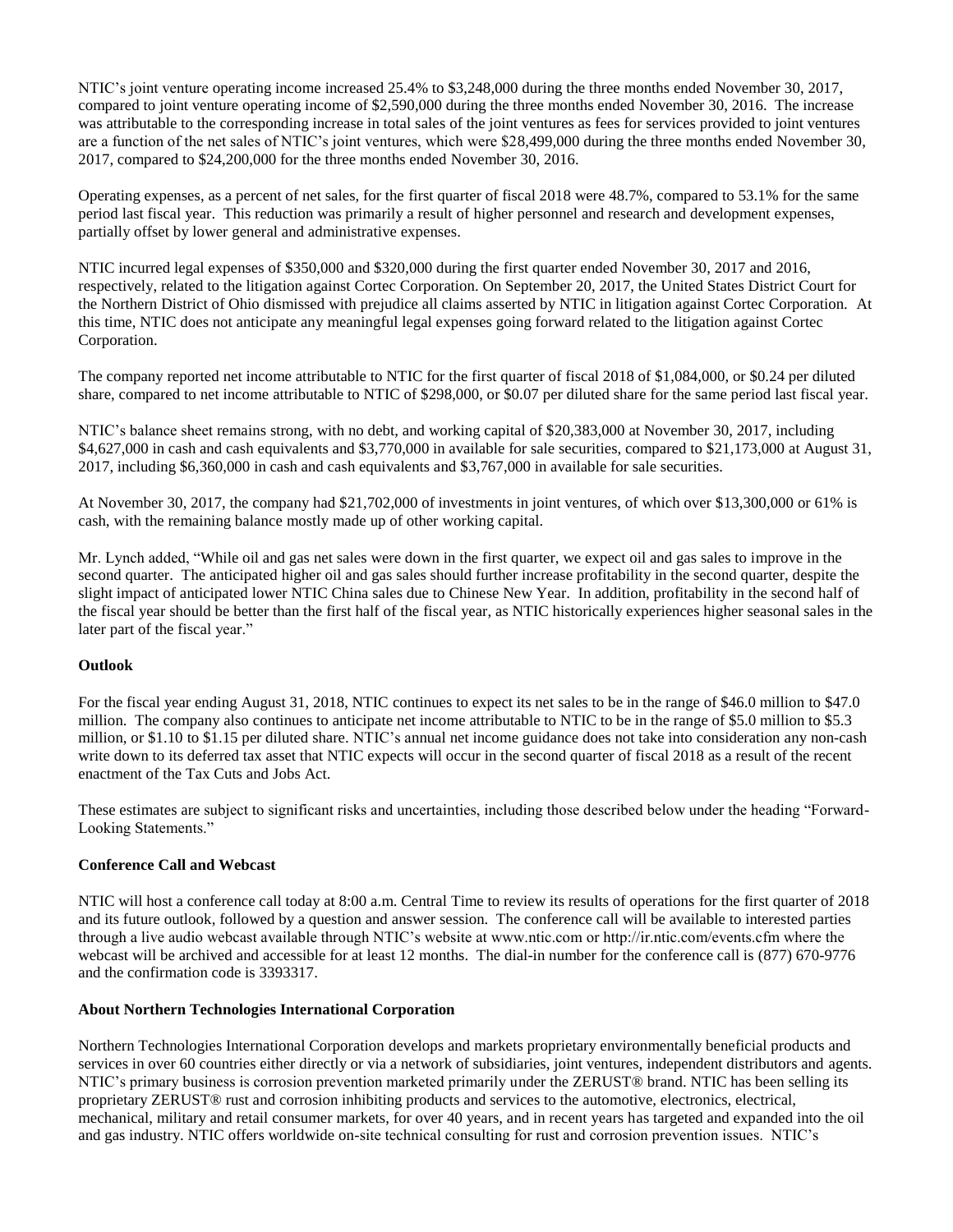technical service consultants work directly with the end users of NTIC's products to analyze their specific needs and develop systems to meet their technical requirements. NTIC also markets and sells a portfolio of bio-based and biodegradable polymer resins and finished products marketed under the Natur-Tec® brand.

#### **Forward-Looking Statements**

*Statements contained in this release that are not historical information are forward-looking statements as defined within the Private Securities Litigation Reform Act of 1995. Such statements include NTIC's expectations regarding its financial guidance for fiscal 2018, the anticipated growth of its ZERUST*® *oil and gas business, and other statements that can be identified by words such as "believes," "continues," "expects," "anticipates," "intends," "potential," "outlook," "will," "may," "would," "should," "guidance" or words of similar meaning, the use of future dates and any other statements that are not historical facts. Such forward-looking statements are based upon the current beliefs and expectations of NTIC's management and are inherently subject to risks and uncertainties that could cause actual results to differ materially from those projected or implied. Such potential risks and uncertainties include, but are not limited to, in no particular order: the ability of NTIC to achieve its annual financial guidance and continue to pay dividends; NTIC's dependence on the success of its joint ventures and fees and dividend distributions that NTIC receives from them; NTIC's relationships with its joint ventures and its ability to maintain those relationships; NTIC's dependence on its joint venture in Germany in particular due to its significance and the effect of a termination of this or its other joint ventures on NTIC's business and operating results; the effect on NTIC's business and operating results of the termination of NTIC's joint venture relationship in China and sale of products and services in China through NTIC China; the ability of NTIC China to achieve significant sales; costs and expenses incurred by NTIC in connection with its ongoing litigation against its former Chinese joint venture partner; the effect of United Kingdom's exit from the European Union, economic slowdown and political unrest; risks associated with NTIC's international operations; exposure to fluctuations in foreign currency exchange rates, including in particular the Euro compared to the U.S. dollar; the health of the U.S. and worldwide economies, including in particular the U.S. automotive industry; the level of growth in NTIC's markets; NTIC's investments in research and development efforts; acceptance of existing and new products; timing of NTIC's receipt of purchase orders under supply contracts; variability in sales to customers in the oil and gas industry and the effect on NTIC's quarterly financial results; increased competition; the costs and effects of complying with changes in tax, fiscal, government and other regulatory policies, including the new tax reform law, which could result in a write-down of our deferred tax assets, and rules relating to environmental, health and safety matters; pending and potential litigation; and NTIC's reliance on its intellectual property rights and the absence of infringement of the intellectual property rights of others. More detailed information on these and additional factors which could affect NTIC's operating and financial results is described in the company's filings with the Securities and Exchange Commission, including its most recent annual report on Form 10-K for the fiscal year ended August 31, 2017. NTIC urges all interested parties to read these reports to gain a better understanding of the many business and other risks that the company faces. Additionally, NTIC undertakes no obligation to publicly release the results of any revisions to these forward-looking statements, which may be made to reflect events or circumstances occurring after the date hereof or to reflect the occurrence of unanticipated events.*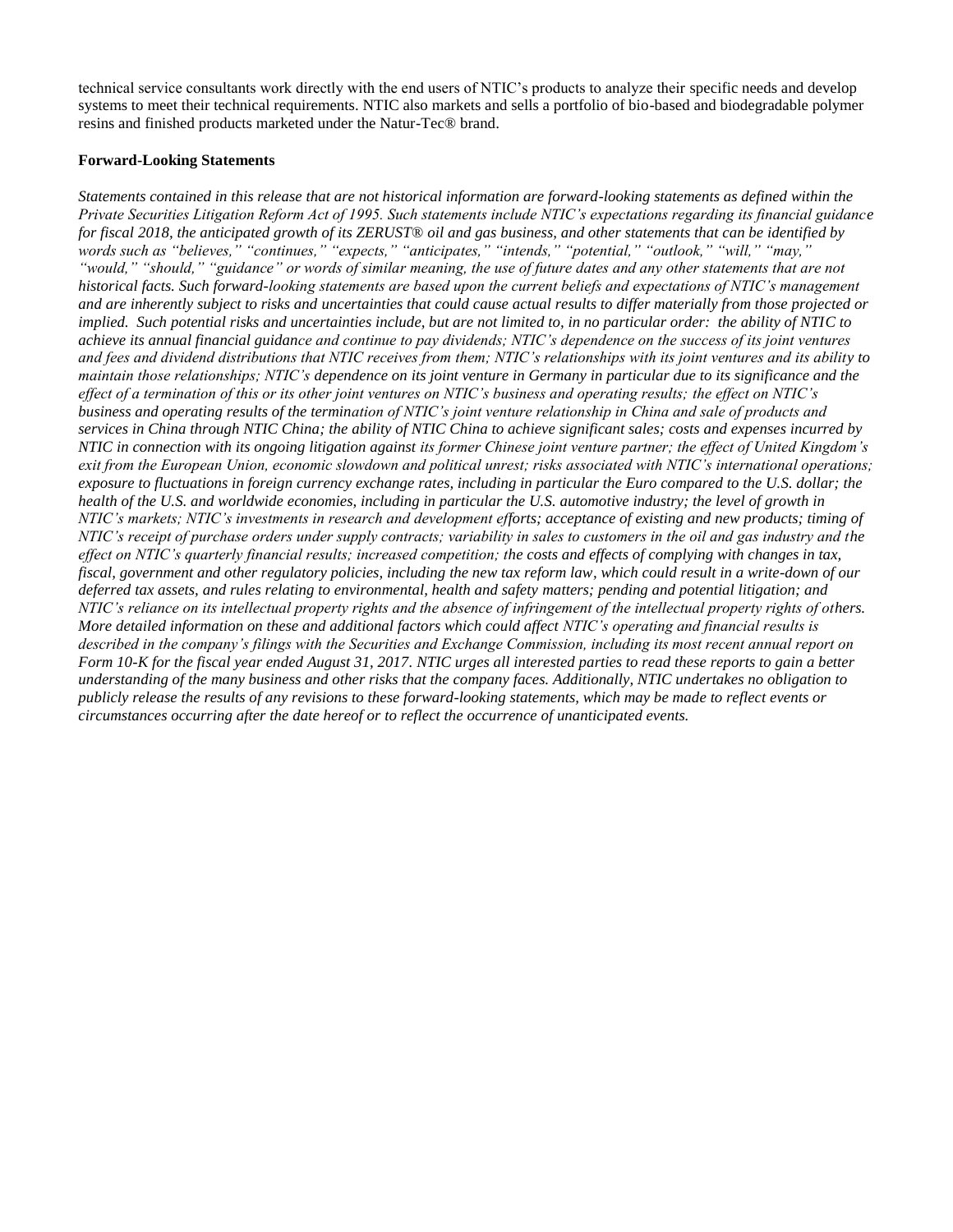## **NORTHERN TECHNOLOGIES INTERNATIONAL CORPORATION AND SUBSIDIARIES CONSOLIDATED BALANCE SHEETS AS OF NOVEMBER 30, 2017 (UNAUDITED) AND AUGUST 31, 2017 (AUDITED)**

|                                                                          | <b>November 30, 2017</b> | <b>August 31, 2017</b> |
|--------------------------------------------------------------------------|--------------------------|------------------------|
| <b>ASSETS</b>                                                            |                          |                        |
| <b>CURRENT ASSETS:</b>                                                   |                          |                        |
| Cash and cash equivalents                                                | \$<br>4,627,213          | \$<br>6,360,201        |
| Available for sale securities                                            | 3,770,241                | 3,766,984              |
| Receivables:                                                             |                          |                        |
| Trade excluding joint ventures, less allowance for doubtful accounts     |                          |                        |
| of \$40,000 at November 30, 2017 and August 31, 2017                     | 7,251,821                | 5,912,631              |
| Trade joint ventures                                                     | 520,653                  | 691,752                |
| Fees for services provided to joint ventures                             | 1,310,818                | 1,302,944              |
| Income taxes                                                             |                          | 137,256                |
| Inventories                                                              | 7,969,328                | 7,456,552              |
| Prepaid expenses                                                         | 760,567                  | 439,298                |
| Total current assets                                                     | 26,210,641               | 26,067,618             |
| PROPERTY AND EQUIPMENT, NET                                              | 7,235,301                | 7,359,662              |
| <b>OTHER ASSETS:</b>                                                     |                          |                        |
| Investments in joint ventures                                            | 21,701,913               | 20,035,074             |
| Deferred income taxes                                                    | 1,756,565                | 1,756,565              |
| Patents and trademarks, net                                              | 1,291,335                | 1,322,089              |
| Other                                                                    |                          | 71,685                 |
| Total other assets                                                       | 24,749,813               | 23,185,413             |
| Total assets                                                             | \$<br>58,195,755         | \$<br>56,612,693       |
|                                                                          |                          |                        |
| <b>LIABILITIES AND EQUITY</b>                                            |                          |                        |
| <b>CURRENT LIABILITIES:</b>                                              |                          |                        |
| Accounts payable                                                         | \$<br>3,797,674          | \$<br>2,676,610        |
| Income taxes payable                                                     | 15,565                   |                        |
| Accrued liabilities:                                                     |                          |                        |
| Payroll and related benefits                                             | 955,903                  | 1,540,386              |
| Other                                                                    | 1,058,793                | 677,621                |
| Total current liabilities                                                | 5,827,935                | 4,894,617              |
|                                                                          |                          |                        |
| <b>COMMITMENTS AND CONTINGENCIES</b>                                     |                          |                        |
| <b>EOUITY:</b>                                                           |                          |                        |
| Preferred stock, no par value; authorized 10,000 shares; none issued and |                          |                        |
| outstanding                                                              |                          |                        |
| Common stock, \$0.02 par value per share; authorized 10,000,000          |                          |                        |
| shares; issued and outstanding 4,537,408 and 4,535,018, respectively     | 90,748                   | 90,700                 |
| Additional paid-in capital                                               | 14,294,584               | 14,163,509             |
| Retained earnings                                                        | 37,706,367               | 37,077,483             |
| Accumulated other comprehensive loss                                     | (2,518,243)              | (2,471,064)            |
| Stockholders' equity                                                     | 49,573,456               | 48,860,628             |
| Non-controlling interest                                                 | 2,794,364                | 2,857,448              |
| Total equity                                                             | 52,367,820               | 51,718,076             |
| Total liabilities and equity                                             | \$<br>58, 195, 755       | \$<br>56,612,693       |